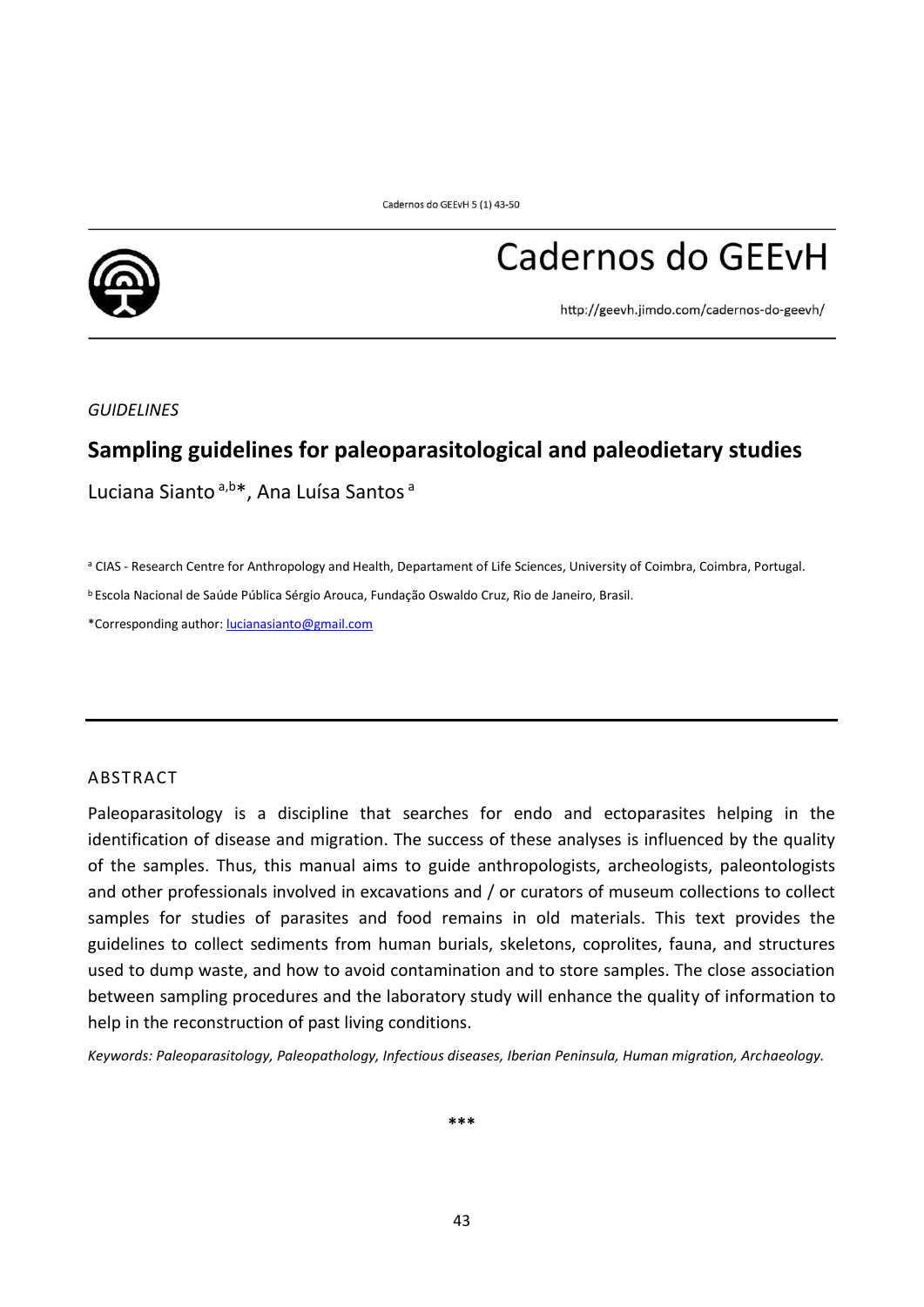#### RESUMO

A Paleoparasitologia pesquisa evidências de endo e ectoparasitas que auxiliam na identificação de patologias e migrações. O sucesso destas análises é influenciado pela forma como são recolhidos os vestígios, pelo que este manual tem como objetivo orientar a recolha de amostras para estudos de parasitas e de vestígios alimentares em materiais antigos. Tem como público-alvo antropólogos, arqueólogos, paleontólogos e demais profissionais que realizam escavações e/ou gerem coleções museológicas. Fornece informações sobre a recolha de coprólitos e sedimentos em enterramentos humanos e de outros animais, em estruturas para despejo de dejetos e esqueletos depositados em coleções. Orienta o investigador para evitar contaminação e como armazenar corretamente as amostras. A estreita colaboração entre os procedimentos de amostragem e o estudo laboratorial permitirá ampliar o conhecimento sobre as condições de vida no passado.

*Palavras-chave: Paleoparasitologia; Paleopatologia; doenças infecciosas; Península Ibérica; migrações humanas; Arqueologia.*

\*\*\*

#### RESUMEN

La Paleoparasitología, es la disciplina que se encarga de estudiar las evidencias dejadas por endo y ectoparásitos, para ayudar en la identificación de enfermedades y migraciones. El éxito de estos análisis se ve influenciado por la forma en que estos vestigios son recogidos, pretendiendo con este manual dirigir la recogida de muestras para estudios parasíticos y de restos alimenticios en material antiguo. Tiene como meta orientar a antropólogos, arqueólogos, paleontólogos, y otros profesionales que realicen excavaciones o generen colecciones museológicas. Proporciona información sobre la recogida de coprolitos y sedimentos en enterramientos humanos y animales, en estructuras de descarga de desechos, y en esqueletos depositados en colecciones. Guía al investigador para evitar la contaminación, y cómo almacenar correctamente las muestras. La estrecha colaboración entre los procedimientos de muestreo y el estudio de laboratorio, ampliará el conocimiento sobre las condiciones de vida en el pasado.

*Palabras clave: Paleoparasitología; Paleopatologia; enfermedades infecciosas; Península Ibérica; migraciones humanas; Arqueología.*

*Note: this is the translated manuscript of "Sianto L.; Santos, A.L. 2014. Manual resumido para a recolha de amostras para estudos paleoparasitológicos e de paleodieta. Cadernos do GEEvH, 3(2): 35-42". For this reason, it was not subjected to traditional peer-review.*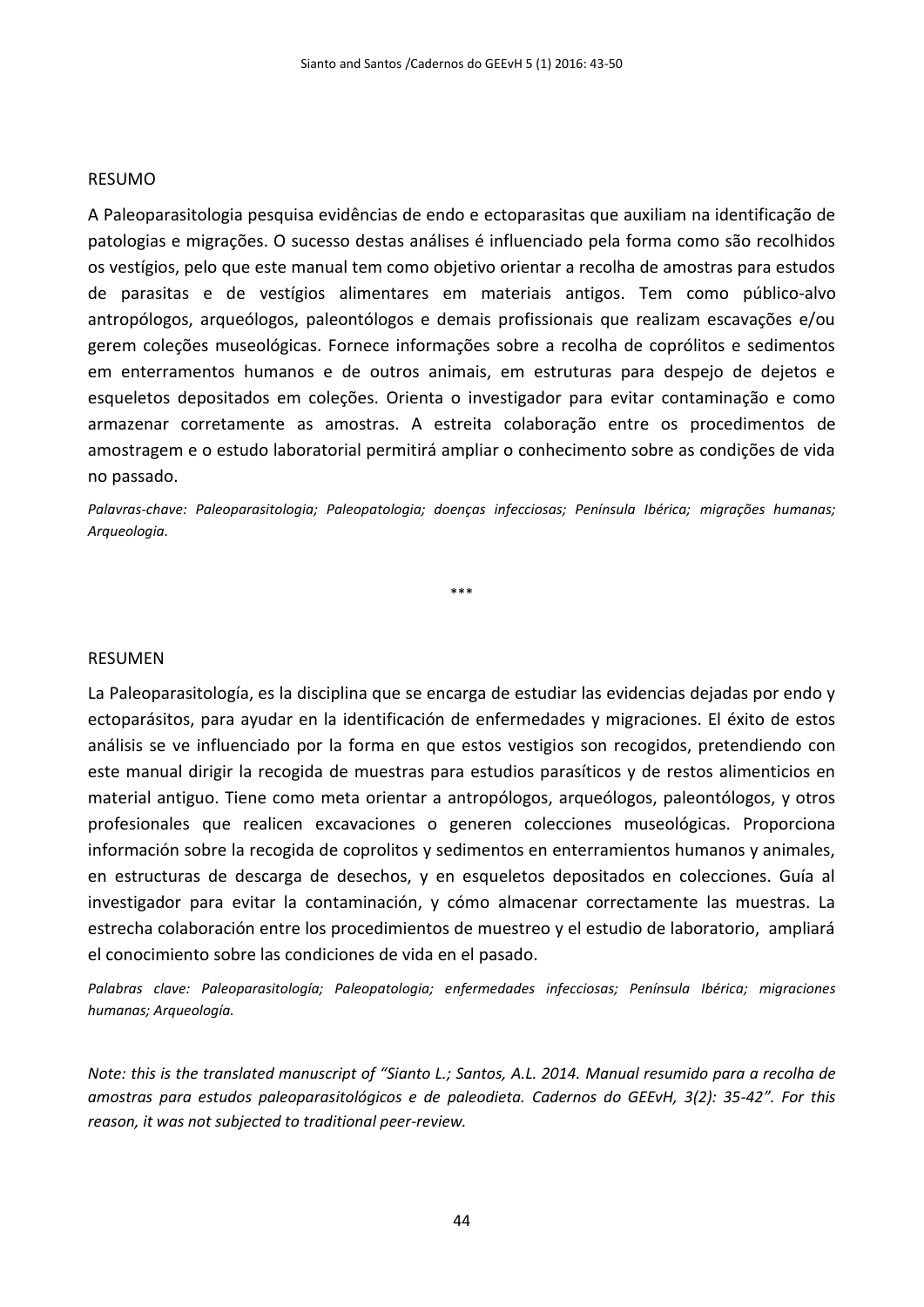#### **Introduction**

Paleoparasitology has its origins in paleopathology and can be defined as the field of science that searches and identifies parasites in archeological and paleontological material. Through the study of internal parasites, especially intestinal parasites and ectoparasites, it is possible to identify which infections a population was exposed during evolution [\(Araújo et al., 2003\)](#page-6-0). By studying coprolites and sediments associated to skeletons and structures used to dump waste such as sewage systems, latrines or bedpans, it is possible to identify helminths and intestinal protozoans. Besides endoparasites, lice and ticks can be seen in preserved skin and hair of various animals, including from humans [\(Araújo et al., 2011\)](#page-6-1).

The paleoparasitological research, developed especially in the last 35 years, extended the knowledge about host-parasite relations in different environments, and on the origins of zoonoses and other diseases [\(Sianto et al., 2009;](#page-6-2) [Faulkner e Reinhard,](#page-6-3)  [2014\)](#page-6-3). It also helped to reveal food habits, cultural practices and contributed with new data to the interpretation of human migration, particularly by maritime routes [\(Sianto et al., 2012b;](#page-7-0) [Reinhard et al., 2013\)](#page-6-4).

Although there are many paleoparasitological studies made in Europe, data on the Iberian Peninsula are still scarce. To develop this research in Portugal, a laboratory was recently equipped at the Research Centre for Anthropology and Health (CIAS), located in the Department of Life Sciences at the University of Coimbra. This paper aims to provide guidelines for a more efficient sampling both during fieldwork and in stored specimens.

## **Sampling**

# *During the excavation of faunal remains and human burials*

The identification of parasites that infected one individual or a group of individuals is easily achieved by the analysis of the sediments associated with their skeletons. To evaluate intestinal parasites, the soil from the pelvic girdle should be collected, taking into account the body position in the grave. This is important because the deposition of parasites in the sediment follows the deposition of the viscera during the taphonomic processes. Thus, for instance, for an individual buried in lateral decubitus, samples should be collected in the most likely position for viscera deposition in the pelvic bones and soil below [\(Fig.1 point 1\)](#page-4-0). If the skeleton is in supine position, it tends to accumulate parasite remains in the pelvis and sacral foramina [\(Fig.1 points 2 e 3\)](#page-4-0).

Independently from the body position, it is also important to collect two samples for negative control ( $Fig.1$  points 4 e 5) to attest that the parasitological findings are not the result of soil contamination. If the points indicated in the figure are not available, samples may be collected in other areas near to the skeleton.

Because several samples can be negative for parasites, it is important to collect samples from as many skeletons as possible.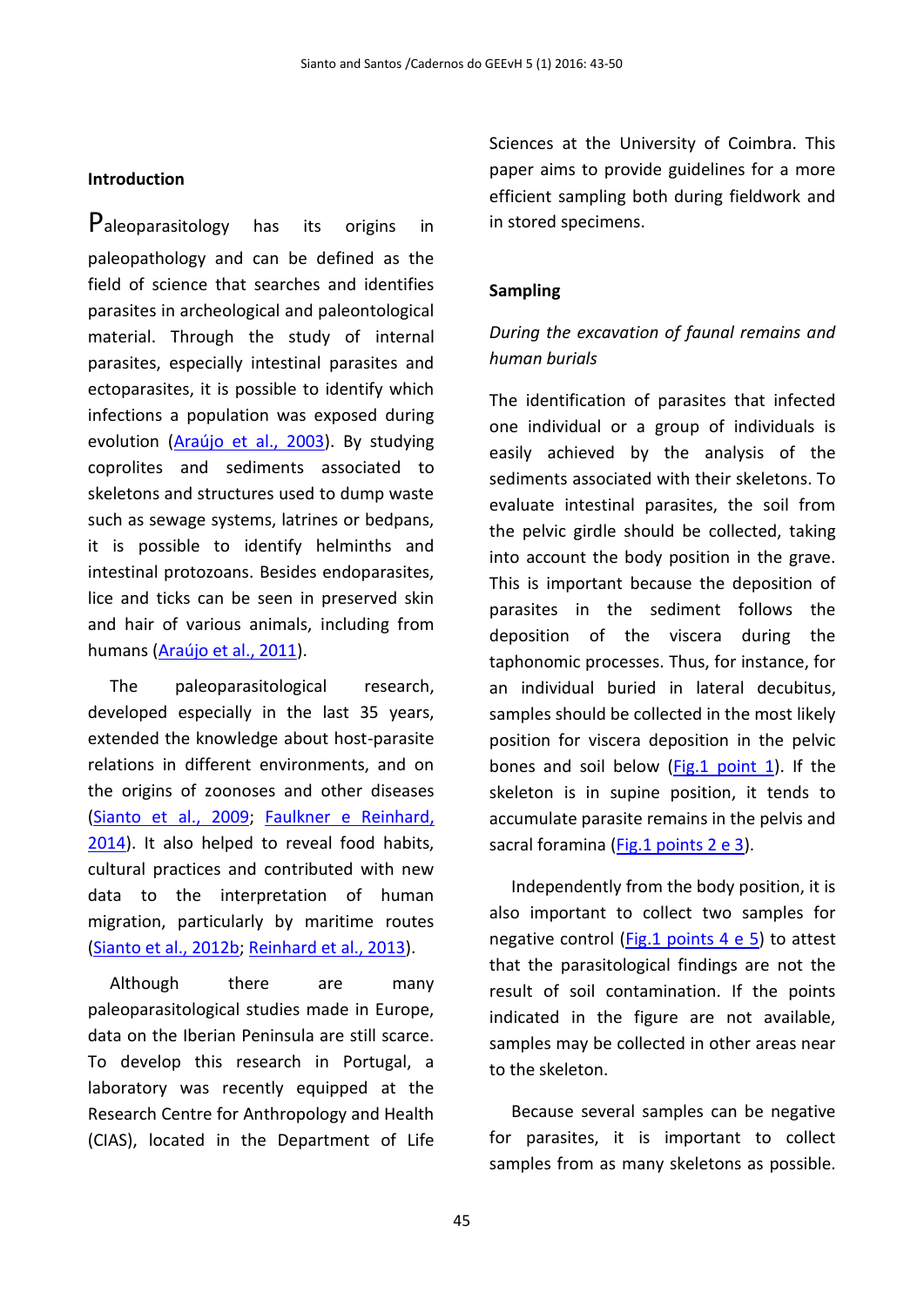The higher the number of samples, the higher is the chance of being able to carry out comprehensive studies at the population level. However, if this is not possible, it is preferably to collect a set of samples from individuals of different ages (infant [0-3 years], child [3-12 years]), adolescent and adult (male and female).

In faunal skeletons, the same logic adopted for sampling sediments from human inhumations should be applied. The study of parasites from domestic and wild animals helps to reveal unknown parasites [\(Araújo et](#page-6-5)  [al., 1989;](#page-6-5) [Sianto et al., 2012a\)](#page-7-1) and to identify which parasites were acquired from other animals or transmitted to humans during the evolutionary process [\(Leles et al., 2012\)](#page-6-6). For more ancient periods, parasites of extinct species can be studied in fossilized coprolites [\(Dentzien-Dias et al., 2013;](#page-6-7) [Hugot et al.,](#page-6-8)  [2014\)](#page-6-8).

# *Skeletons previously excavated*

Parasitological analysis is still possible on skeletons housed at institutions, by removing adhered sediment to the pelvic bones and sediment inside (filling) the sacral foramina. In these cases, it is important to collect sediment samples for negative control from other areas of the skeleton or, if not preserved after bone cleaning, soil from the archeological site should be provided for analysis.

*Structures and containers (latrines and other sewer systems, pots, bowls, etc.)*

Structures and containers may accumulate residues of food and parasites from humans and other animals [\(Harter et al., 2003;](#page-6-9) [Bayman et al., 1996\)](#page-6-10). In latrines, Roman sewers and other structures filled with faeces, sampling must be made according to stratigraphic layers. Thus, multiple sampling from the same structure may reveal differences in parasites and diet over time.

In specific situations, such as in mummification and / or embalming bodies, the viscera of the deceased were usually kept in pots [\(Aufderheide, 2003\)](#page-6-11). Even if organic remains are not visible, sediment accumulated at the bottom of the pot should be collected nonetheless. The same procedures must be applied to food containers. Sometimes, to remove minor residues attached to the walls of the containers, acidic solutions must be applied. In this situation, it is advisable to contact the laboratory team before collecting the material.

The procedure of sampling sediments to be used as controls from these types of structures or containers varies according to the characteristics of the archaeological site and/or excavation. As a general rule, sediments should be collected from areas that are not associated to the samples but rather from a context that is similar to the one of the structures or containers, i.e. same layer or dating.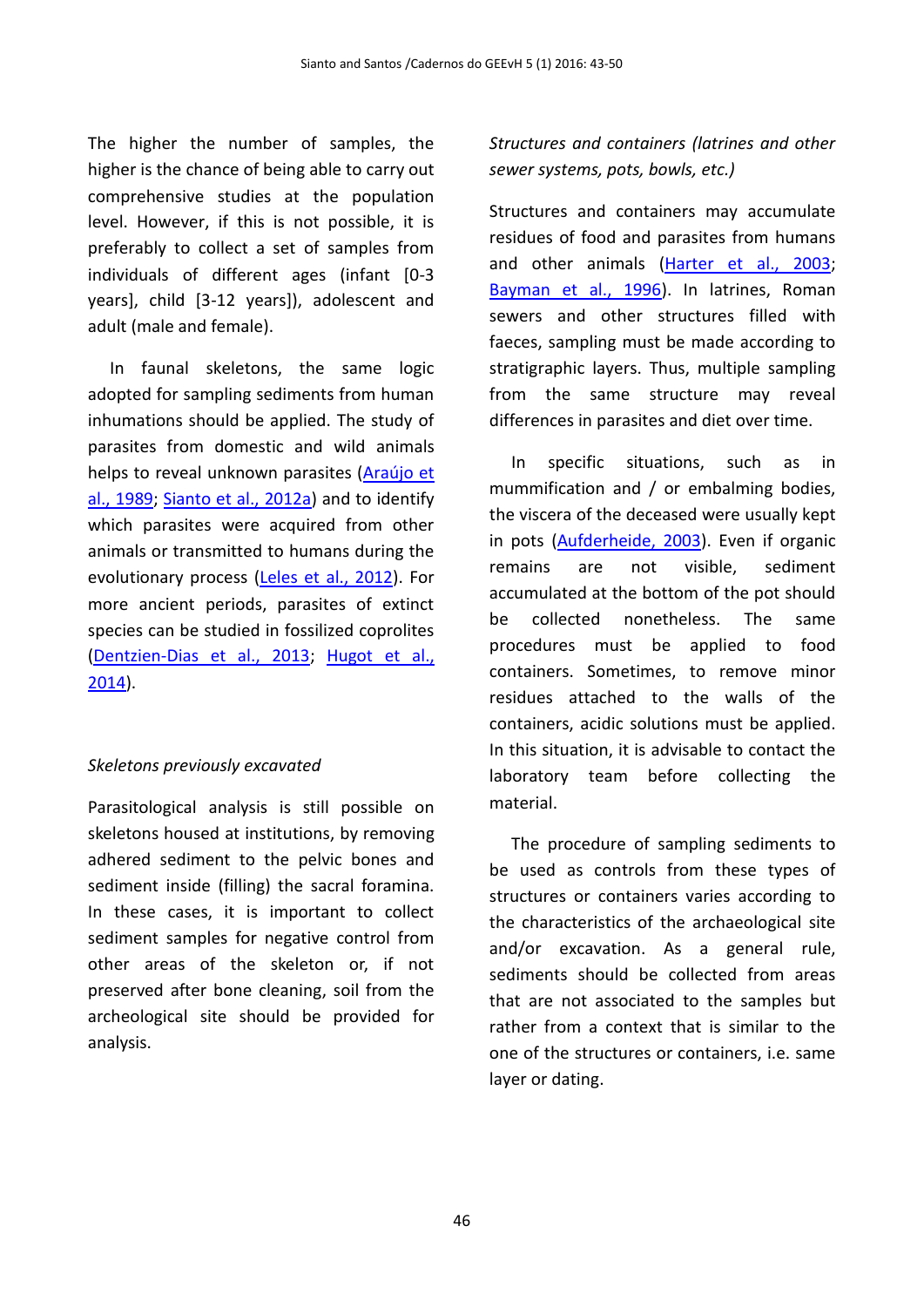

<span id="page-4-0"></span>**Figure 1 - Sampling points in burials and skeletons. 1) Pelvic region; 2) Surface of the illium; 3) Sacrum surface and from sacral foramina; Control soil samples: 4) near the skul and near the lower limb bones. Image from Pixabay.com adapted according to Sianto et al. 2013.**

#### *Coprolites*

Coprolites may provide direct information about food habits and parasites. They can either be recovered directly from preserved bodies or be found in the soil during excavations. Coprolites must be photographed in situ, before being removed intact and with the utmost care in order to not compromise the original morphology and morphometry, which are helpful in the

identification of its zoological origin (Chame [and Sianto, 2011\)](#page-6-12).

Coprolites must be collected and packaged separately unless several of them are actually found together. It is important to describe in detail the conditions under which the coprolites were found and if they were associated with other materials and/or structures. Negative controls are not required for each coprolite but it is advisable to collect soil samples from i) the surface of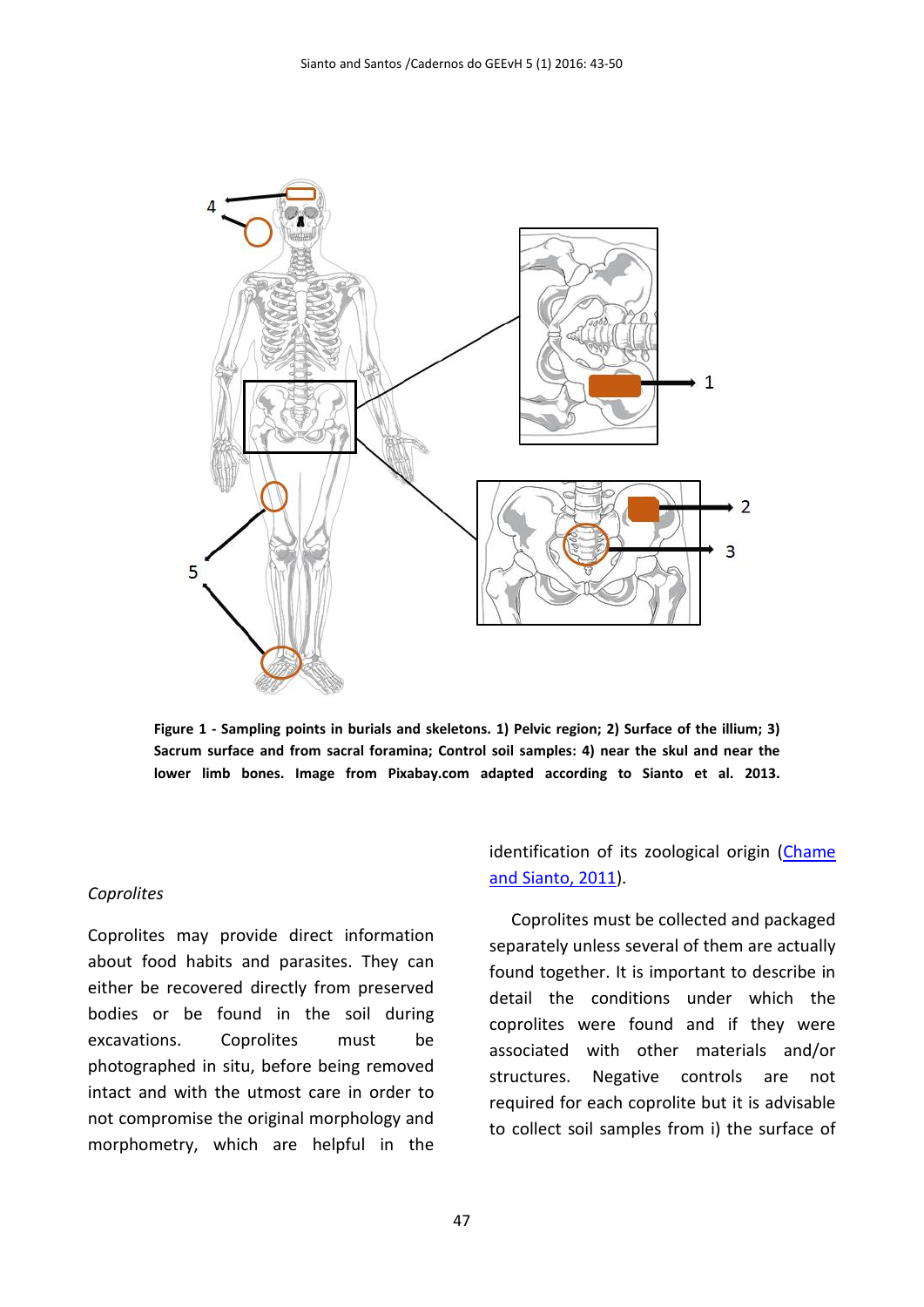the site; ii) the bottom of its sequence; and iii) the intermediate layer.

#### **General Instructions**

#### *Sample labelling*

Each sample must contain the following information: acronym of the archaeological site, sampling date, and the identification of the individual. For the site or for a set of samples occurring in the same location, GPS coordinates, the type of funerary structure, and its chronology (specifying if it was obtained by relative or absolute dating) must be indicated. It is also advisable to take pictures from the targeted anatomic regions before taking the samples.

## *Sample amounts*

Ideally, it is important to collect around 50 ml (or 50 grams) of sediment but smaller samples can also be suited for analysis. During sampling, the researcher should use powder-free latex gloves (powder may interfere in dietary analysis) and disposable materials such as sticks and plastic spoons, for each sample.

## *Sample storage*

Samples should be stored in clean plastic bags or plastic medical containers. In case of wet sediments, it is important to dry or refrigerate them to prevent the proliferation of fungi that may compromise paleoparasitological analysis. Another option

is to add a preservative liquid to the sample such as ethyl alcohol 70% or a 10% formalin solution. In such cases, the label of the sample must indicate what product was added.

Before transporting the coprolites, each bag should be packed with bubble wrap or a similar material in order to preserve its morphology. To avoid contamination, do not use paper, cotton or any other kind of material in direct contact with the sample. Samples must be identified individually and accompanied by information that may be helpful to interpret the results. Such information includes, for example, skeleton or burial number, sampling location, associated materials, context disturbances, etc.

# *DNA analysis (ancient DNA)*

Molecular analysis may be applied to ancient samples in order to detect fragments of parasitic DNA. These studies usually require greater care in the collection and storage of the samples as well as restrictions in the use of preservatives. Generally speaking, sampling requires us to be twice as careful about contamination and full-disposable materials such as gloves, coat, cap, mask, and others must be used, depending on the purpose of the study. Samples should be stored in sterile jars and kept refrigerated as soon as they are collected in the field. In addition, each laboratory may have specific protocols for receiving and processing samples, so prior contact for further information is advisable [\(Iñiguez, 2011\)](#page-6-13).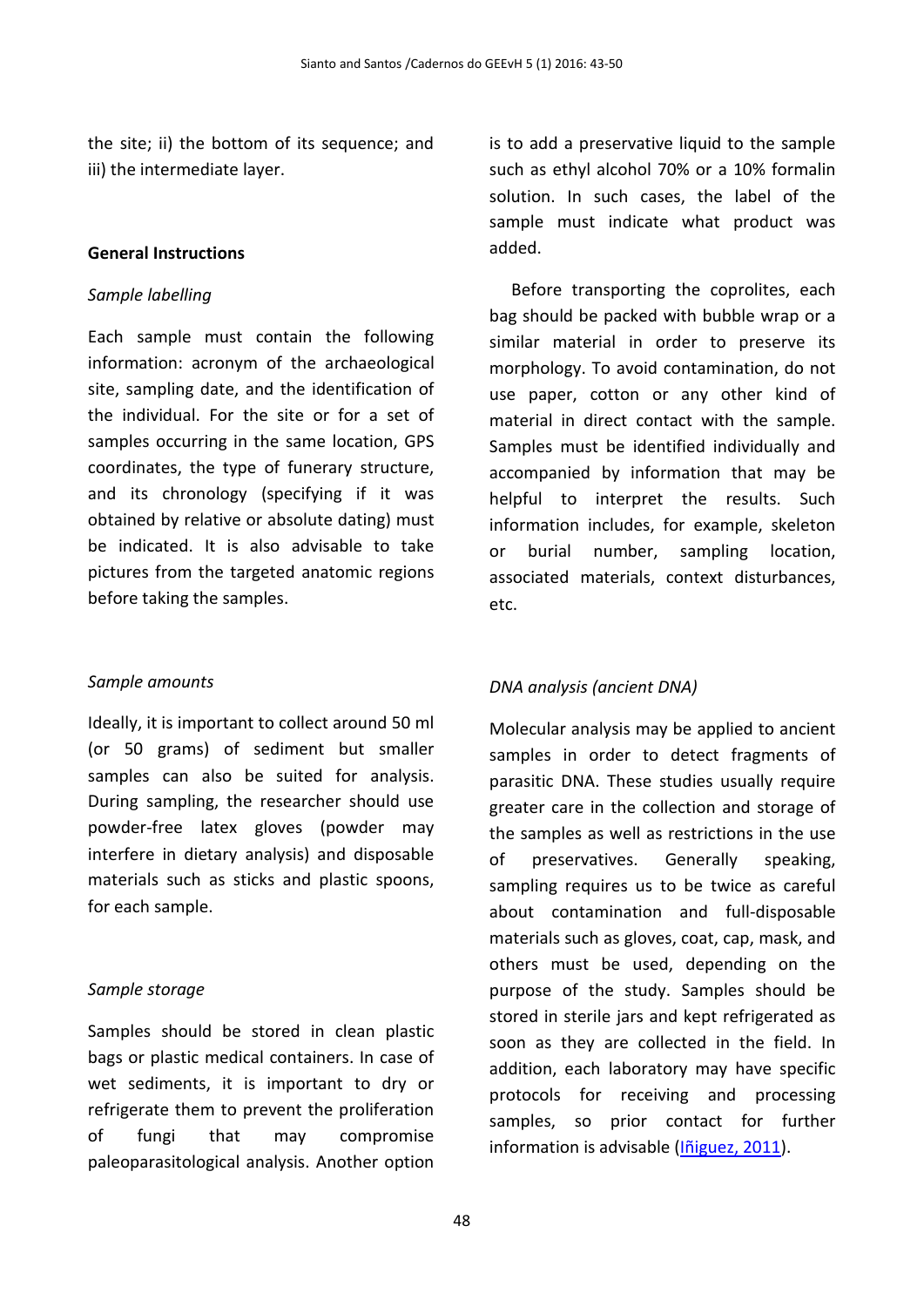#### **Final Considerations**

Parasitic studies are a successful tool to understand ways of lives, health and diseases of past populations but they are timeconsuming. The average time for each soil sample analysis, from processing to results, is 120 hours, depending on the type of sample and on the results that are obtained. Not all samples reveal parasites or food remains useful to interpret ancient diseases. However, good results have been achieved in recent years. Improving collaboration between researchers, namely by collecting and sharing samples from various locations and timelines, will hopefully increase current knowledge about health, disease, food habits, and behavior in the past.

#### **Acknowledgments**

CIAS (Research Centre for Anthropology and Health), PEst-OE/SADG/UI0283/2013-FCT, CNPq process 201416/2014-0.

#### **References**

<span id="page-6-1"></span>Araújo, A.; Reinhard, K.; Leles, D.; Sianto, L.; Iñiguez, A.; Fugassa, M.; Arriaza, B. T.; Orellana, N. C.; Ferreira, L. F. 2011. Paleoepidemiology of intestinal parasites and lice in pre-Colombian South America. Chungara, *Revista de Antropologia Chilena*, 43: 303-313.

<span id="page-6-5"></span>Araújo, A. J. G.; Ferreira, L. F.; Confalonieri, U. E. C.; Chame, M.; Ribeiro-Filho, B. M. 1989. Strongyloides ferreirai Rodrigues, Vicente & Gomes, 1985 (Nematoda, Rhabdiasoidea) in rodent coprolites (8.000-2.000 years BP), from archaeological sites from Piauí, Brazil. *Memórias do Instituto Oswaldo Cruz*, 84 (4): 493-496.

<span id="page-6-0"></span>Araújo, A. J. G.; Jansen, A. M.; Bouchet, F.; Reinhard, K.; Ferreira, L. F. 2003. Parasitism, the diversity of life, and

paleoparasitology. *Memórias do Instituto Oswaldo Cruz*, 98 (Suppl.1): 5-11.

<span id="page-6-11"></span>Aufderheide, A. C. 2003. *The scientific study of mummies*. Cambridge, Cambridge University Press.

<span id="page-6-10"></span>Bayman, J.; Hevly, R.; Johnson, B.; Reinhard, K. J.; Ryan, R. 1996. Analytical perspectives on a protohistoric cache of ceramic jars from the Lower Colorado Desert. *Journal of California and Great Basin Anthropology*, 18 (1): 131-154.

<span id="page-6-12"></span>Chame, M.; Sianto, L. 2011. Diagnóstico de coprólitos, ou quem fez o coprólito? In: Ferreira, L. F.; Araújo, A.; Reinhard, K. J. (Eds.) *Fundamentos da paleoparasitologia*. Rio de Janeiro, Fundação Oswaldo Cruz: 263-281.

<span id="page-6-7"></span>Dentzien-Dias, P. C.; Poinar Jr, G.; Figueiredo, A. E. Q. D.; Pacheco, A. C. L.; Horn, B. L. D.; Schultz, C. L. 2013. Tapeworm eggs in a 270 million-year-old shark coprolite. *Plos One*, 8 (1): 1-4.

<span id="page-6-3"></span>Faulkner, C. T.; Reinhard, K. J. 2014. A retrospective examination of paleoparasitology and its establishment in The Journal of Parasitology. *The Journal of Parasitology*, 100 (3): 253-9.

<span id="page-6-9"></span>Harter, S.; Le Bailly, M.; Janot, F.; Bouchet, F. 2003. First paleoparasitological study of an embalming rejects jar found in Saqqara, Egypt. *Memórias do Instituto Oswaldo Cruz*, 98 (Suppl 1): 119-21.

<span id="page-6-8"></span>Hugot, J. P.; Gardner, S. L.; Borba, V.; Araujo, P.; Leles, D.; Stock Da-Rosa, A. A.; Dutra, J.; Ferreira, L. F.; Araujo, A. 2014. Discovery of a 240 million year old Nematode parasite egg in a Cynodont coprolite sheds light on the early origin of pinworms in vertebrates. *Parasites & Vectors*, 7: 486.

<span id="page-6-13"></span>Iñiguez, A. M. 2011. Paleoparasitologia molecular. In: Ferreira, L. F.; Araújo, A.; Reinhard, K. J. (Eds.) *Fundamentos da paleoparasitologia*. Rio de Janeiro, Fundação Oswaldo Cruz: 301–316.

<span id="page-6-6"></span>Leles, D.; Gardner, S.; Reinhard, K.; Araujo, A. 2012. Are Ascaris lumbricoides and Ascaris suum a single species? *Parasites & Vectors*, 5: 42.

<span id="page-6-4"></span>Reinhard, K. J.; Ferreira, L. F.; Bouchet, F.; Sianto, L.; Dutra, J. M. F.; Iniguez, A.; Leles, D.; Le Bailly, M.; Fugassa, M.; Pucu, E.; Araujo, A. 2013. Food, parasites, and epidemiological transitions: a broad perspective. *International Journal of Paleopathology*, 3 (3): 150-157.

<span id="page-6-2"></span>Sianto, L.; Chame, M.; Silva, C. S. P.; Gonçalves, M.; Reinhard, K.; Fugassa, M.; Araújo, A. J. G. 2009. Animal helminths in human archaeological remains: a review of zoonoses in the past. *Revista do Instituto de Medicina Tropical de São Paulo*, 51 (3): 119-130.